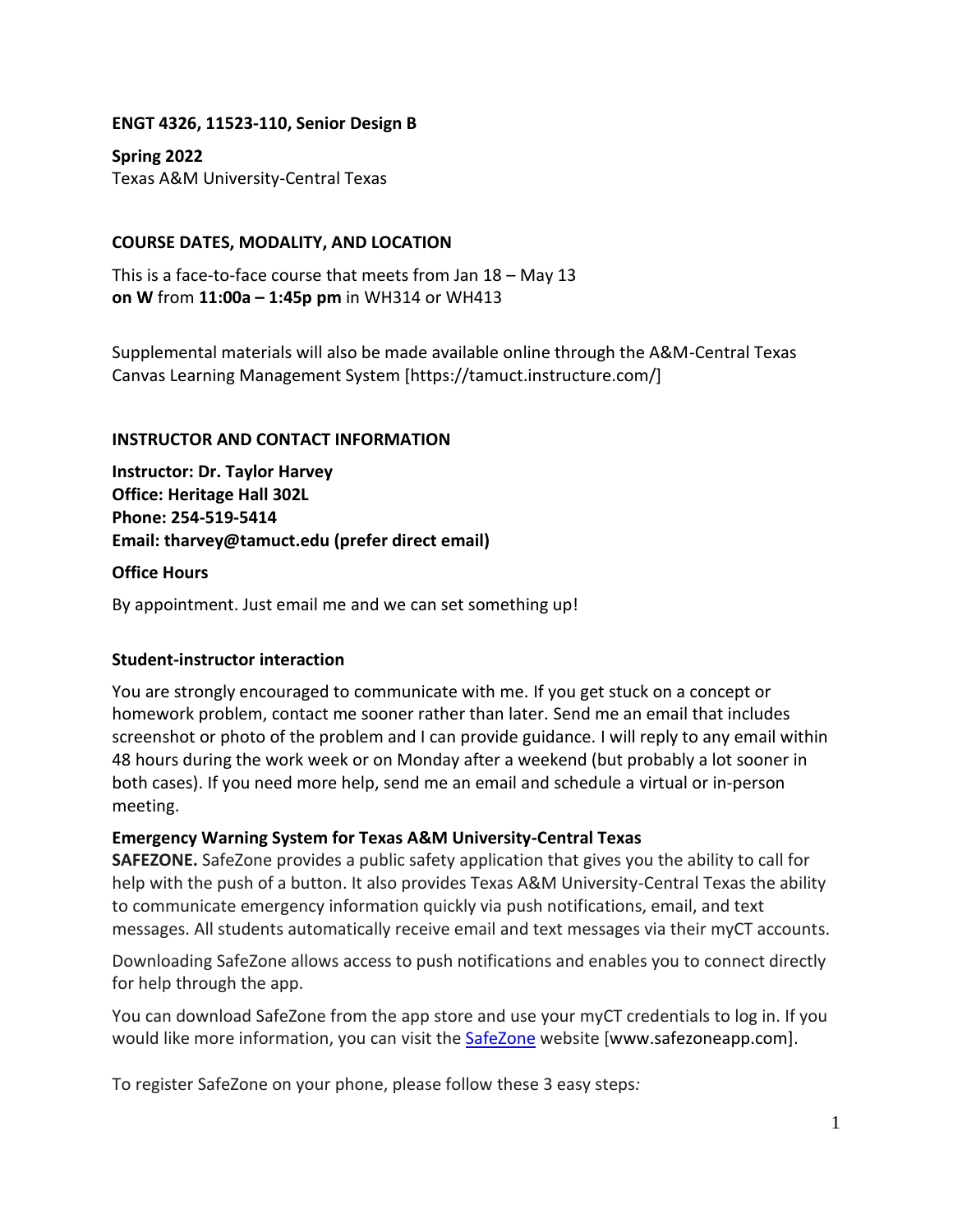- 1. Download the SafeZone App from your phone store using the link below:
	- o [iPhone/iPad:](https://apps.apple.com/app/safezone/id533054756) [https://apps.apple.com/app/safezone/id533054756]
	- o [Android Phone / Tablet](https://play.google.com/store/apps/details?id=com.criticalarc.safezoneapp) [https://play.google.com/store/apps/details?id=com.criticalarc.safezoneapp]
- 2. Launch the app and enter your myCT email address (e.g. {name}@tamuct.edu)
- 3. Complete your profile and accept the terms of service

## **COURSE INFORMATION**

## **Course Overview and description**

This course covers the formulation, construction, and fabrication work by teaching students how to refine, experiment, and test models while considering alternatives. Students will analyze results, prepare and submit design documents including a project report.

## **Student Learning Outcomes**

- 1. Solve a specific design challenge of a real-world industry problem and then conceptualize novel solutions to such industry problem
- 2. Communicate effectively in written, oral, and visual formats
- 3. Work effectively as a team, at the module/unit level, as well

# **Required Reading and Textbook(s)**

No required textbook

## **COURSE REQUIREMENTS**

The course will involve participation, status reports, a draft technical project report, and final technical project report.

An i**ndividual reflection essay** (10 weighted pts in total) will be assigned throughout the semester (SLO 3). An individual 1–2-page essay will be required for each student reflecting on team dynamics and individual contribution during the project. The focus of this essay is to reflect on how the team interacted and how you contributed to the project. Each student's reflection will be compared with the instructor's evaluation of each student's participation.

The following rubric will be used to grade the essay. Partial points may be assigned.

| <b>Item</b>                             | <b>Pts</b>  |
|-----------------------------------------|-------------|
| Individual assessment of team           |             |
| Team conflict resolution discussion     |             |
| Description of individual contributions |             |
| Individual Lessons Learned              |             |
| Instruction Evaluation of Participation | Up to $-10$ |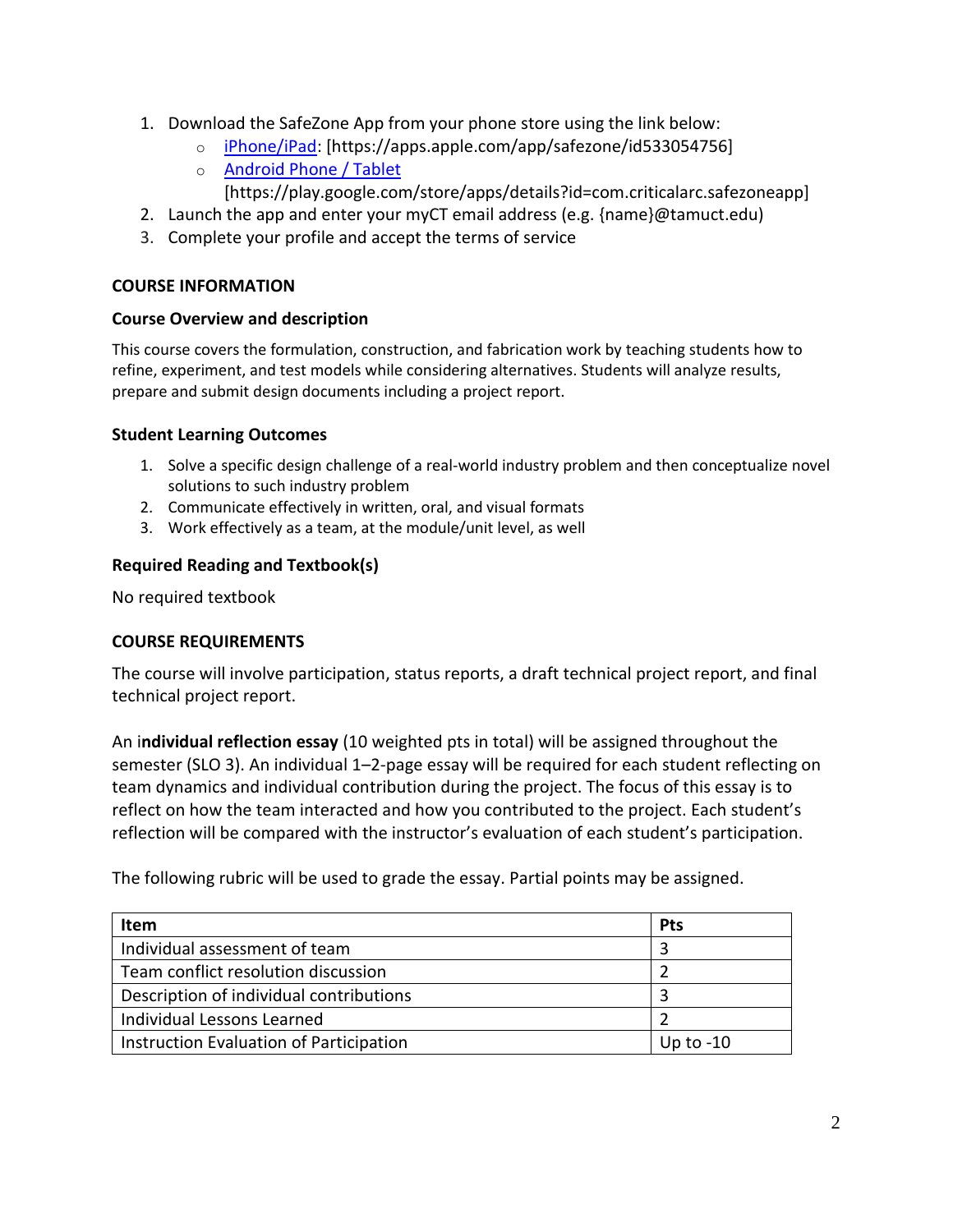Weekly **Status Reports** (30 weighted pts in total) will be required. (SLO 1-3) Status reports should include the following information:

| Item                                                    | <b>Pts</b> |
|---------------------------------------------------------|------------|
| Project Title, Team Members, Executive Summary (static) |            |
| Planned Schedule and current status                     |            |
| Accomplishments since last status update                |            |
| Issues (Technical, Schedule, Budget)                    |            |
| Purchasing Status (if applicable)                       |            |
| Risk Update                                             |            |
| Plans until next status update                          |            |

The final status report will be a presentation to the industrial sponsor. This will be graded in the status report section, but utilize the same rubric as the final technical report.

A **draft** (20 weighted points) and **final Technical Report** (40 weighted points) for the technical project will be required. Students will communicate the results of the project in this report. The report will be graded out of 100 pts and then scaled to the appropriate weight. Grading for the technical report will be according to the report rubric at the end of the syllabus. The report can utilize any style guide, but must be formatted and referenced. (SLO 1-3)

# **Grading Criteria Rubric and Conversion**

| Activity                           | Points | % of Final Grade |
|------------------------------------|--------|------------------|
| <b>Individual Reflection Essay</b> | 10     | 10               |
| <b>Status Reports</b>              | 30     | 3С               |
| <b>Draft Technical Report</b>      | 20     | 20               |
| <b>Final Technical Report</b>      | 40     | 40               |

Course Grades will be assigned by the following scale based on weighted grade percentage:

| Grade | Weighted Grade (%) |  |  |
|-------|--------------------|--|--|
|       | $>= 90.00$         |  |  |
| R     | 80.00 - 89.99      |  |  |
|       | 70.00 - 79.99      |  |  |
| n     | $60.00 - 69.99$    |  |  |
|       | <60.00             |  |  |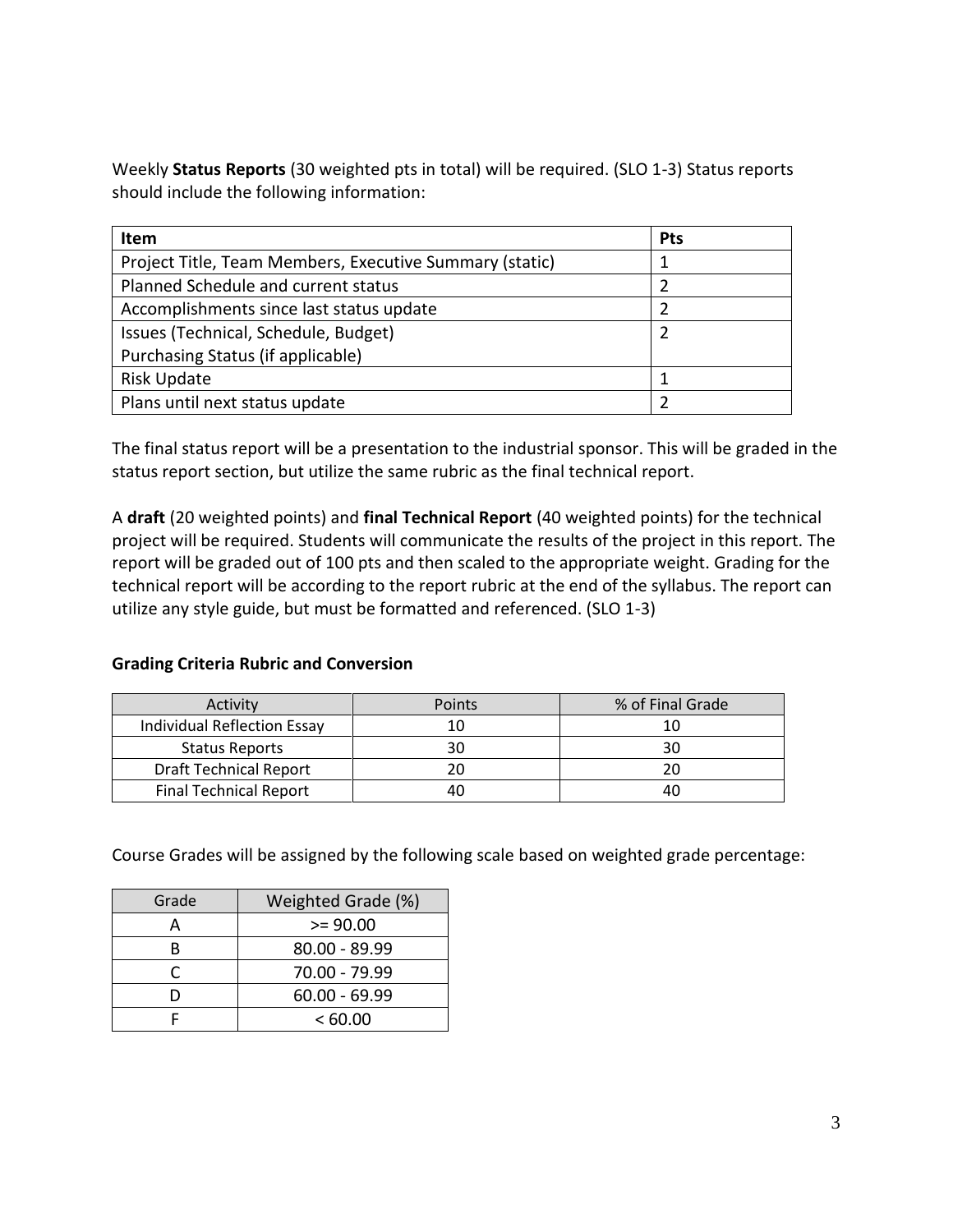## **Posting of Grades**

All turned-in work will be graded within 2 weeks and results posted on Canvas.

## **Grading Policies**

## *Late Work*

Late work without penalty will not be accepted without **prior** approval. You must plan your time well in order to turn things in on time. If there are extenuating circumstances, an individual extension may be granted after speaking with the instructor. Emergencies will be accommodated.

Late work will have a 10% deduction for each calendar day the activity is turned in late (90% maximum score for a project turned in 1 day late, 80% for 2 days late, etc.), but no submissions will be accepted greater than 5 days late. Scores for late projects will be determined using this formula:

'Grade Recorded' = 'Grade Earned if not late' \* 'maximum percent based on days late'.

**The final technical report must be turned in on time.** The general late work policy does not apply.

## *Missed exams*

Exams will be administered either in the classroom, on Canvas, during a Webex session, or selfadministered. Proctorio, a remote proctoring program integrated into Canvas, may be used during exams. Exams will be administered at a specific time or during a designated time period. Exam timing and instructions will be communicated during lecture and on Canvas.

If you cannot make an exam session/period, you **must** schedule an alternative time period beforehand. Extenuating circumstances will be considered after speaking with the instructor. Emergencies will be accommodated. All exams must be taken within 1 week of the original exam period.

# *Plagiarism*

It is the responsibility of the student to understand plagiarism and avoid it completely. Contact me if you have any questions about what constitutes plagiarism. Any assignment deemed to be plagiarized by the instructor will receive a zero, even if the plagiarism is the result of a misunderstanding or ignorance. A second plagiarism offense will lead to a failing grade in the course.

# *Appeals*

If the student wishes to appeal a grade, they must do so within 1 week of receiving the graded paper. Students should save all their work to ensure that no clerical errors are made in grade reporting.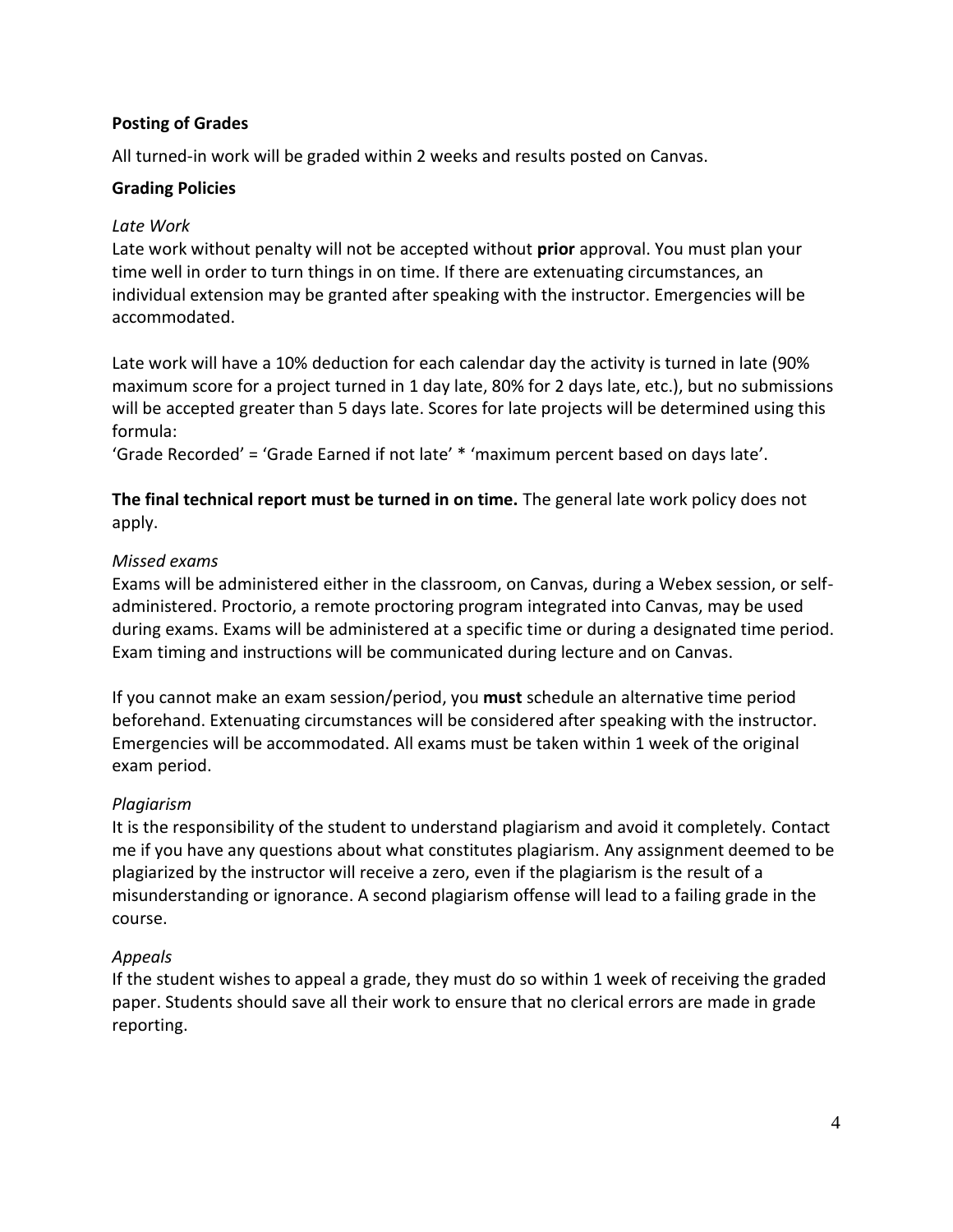## **COURSE OUTLINE AND CALENDAR**

### **Complete Course Calendar**

The course schedule will be determined by the project progress.

#### **Important University Dates**

See the Academic Calendar:<https://www.tamuct.edu/registrar/academic-calendar.html>

### **TECHNOLOGY REQUIREMENTS AND SUPPORT**

Computer access will be needed to complete homework and projects.

#### **Technology Requirements**

This course will use the A&M-Central Texas Instructure Canvas learning management system. **We strongly recommend the latest versions of Chrome or Firefox browsers. Canvas no longer supports any version of Internet Explorer.**

Logon to A&M-Central Texas Canvas [https://tamuct.instructure.com/] or access Canvas through the TAMUCT Online link in myCT [https://tamuct.onecampus.com/]. You will log in through our Microsoft portal.

Username: Your MyCT email address. Password: Your MyCT password

## **Canvas Support**

Use the Canvas Help link, located at the bottom of the left-hand menu, for issues with Canvas. You can select "Chat with Canvas Support," submit a support request through "Report a Problem," or call the Canvas support line: 1-844-757-0953.

For issues related to course content and requirements, contact your instructor.

## **Online Proctored Testing**

A&M-Central Texas uses Proctorio for online identity verification and proctored testing. This service is provided at no direct cost to students. If the course requires identity verification or proctored testing, the technology requirements are: Any computer meeting the minimum computing requirements, plus web camera, speaker, and microphone (or headset). Proctorio also requires the Chrome web browser with their custom plug in.

#### **Other Technology Support**

For log-in problems, students should contact Help Desk Central, 24 hours a day, 7 days a week

Email: [helpdesk@tamu.edu](mailto:helpdesk@tamu.edu) Phone: (254) 519-5466 [Web Chat:](http://hdc.tamu.edu/) [http://hdc.tamu.edu] *Please let the support technician know you are an A&M-Central Texas student.*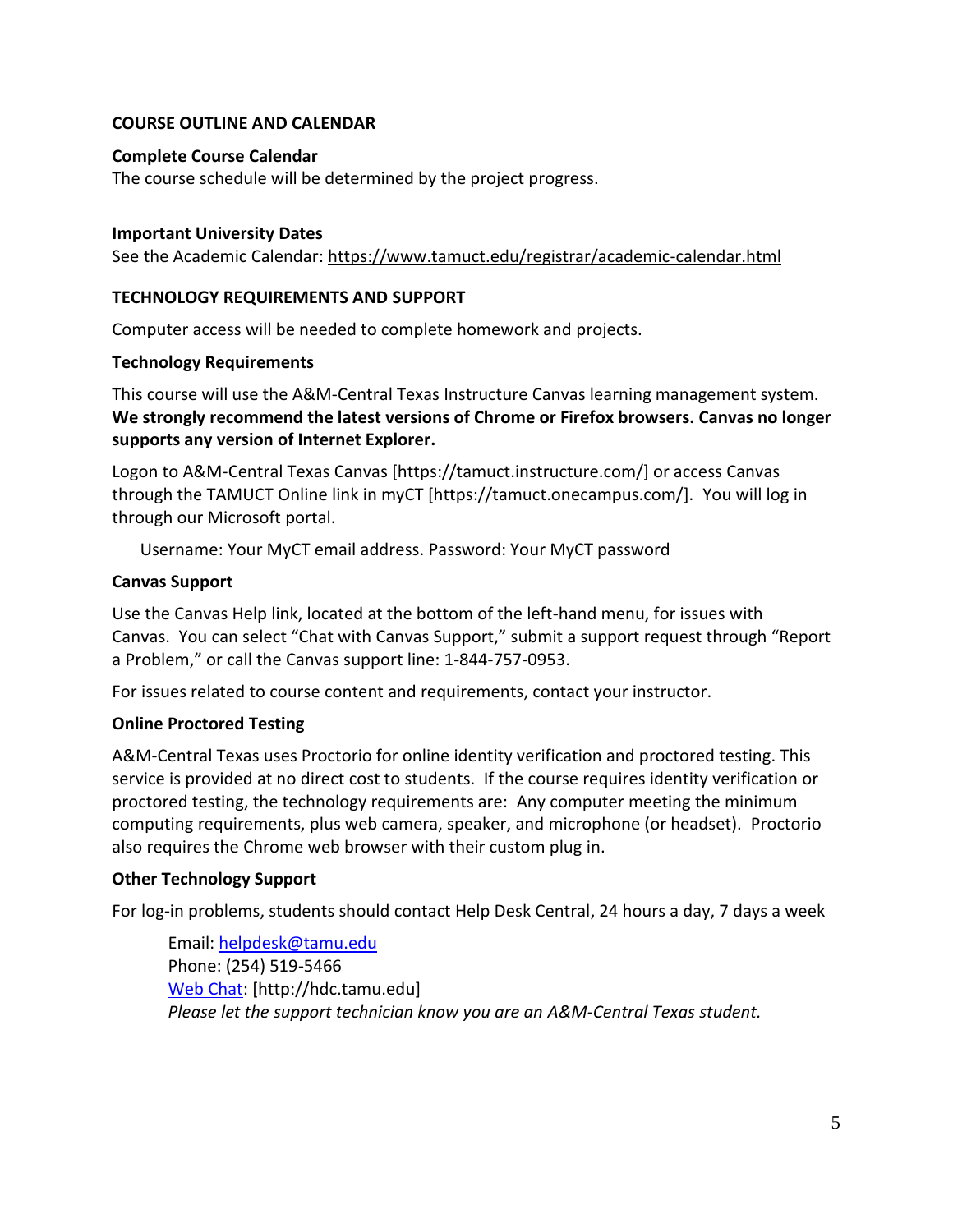# **UNIVERSITY RESOURCES, PROCEDURES, AND GUIDELINES**

# **Drop Policy**

If you discover that you need to drop this class, you must complete the [Drop Request](https://dynamicforms.ngwebsolutions.com/casAuthentication.ashx?InstID=eaed95b9-f2be-45f3-a37d-46928168bc10&targetUrl=https%3A%2F%2Fdynamicforms.ngwebsolutions.com%2FSubmit%2FForm%2FStart%2F53b8369e-0502-4f36-be43-f02a4202f612) Dynamic Form through Warrior Web.

[https://dynamicforms.ngwebsolutions.com/casAuthentication.ashx?InstID=eaed95b9-f2be-45f3-a37d-

46928168bc10&targetUrl=https%3A%2F%2Fdynamicforms.ngwebsolutions.com%2FSubmit%2F Form%2FStart%2F53b8369e-0502-4f36-be43-f02a4202f612].

Faculty cannot drop students; this is always the responsibility of the student. The Registrar's Office will provide a deadline on the Academic Calendar for which the form must be completed. Once you submit the completed form to the Registrar's Office, you must go into Warrior Web and confirm that you are no longer enrolled. If you still show as enrolled, FOLLOW-UP with the Registrar's Office immediately. You are to attend class until the procedure is complete to avoid penalty for absence. Should you miss the drop deadline or fail to follow the procedure, you will receive an F in the course, which may affect your financial aid and/or VA educational benefits.

# **Academic Integrity**

Texas A&M University-Central Texas values the integrity of the academic enterprise and strives for the highest standards of academic conduct. A&M-Central Texas expects its students, faculty, and staff to support the adherence to high standards of personal and scholarly conduct to preserve the honor and integrity of the creative community. Any deviation by students from this expectation may result in a failing grade for the assignment and potentially a failing grade for the course. All academic misconduct concerns will be referred to the Office of Student Conduct. When in doubt on collaboration, citation, or any issue, please contact your instructor before taking a course of action.

For more [information](https://nam04.safelinks.protection.outlook.com/?url=https%3A%2F%2Fwww.tamuct.edu%2Fstudent-affairs%2Fstudent-conduct.html&data=04%7C01%7Clisa.bunkowski%40tamuct.edu%7Ccfb6e486f24745f53e1a08d910055cb2%7C9eed4e3000f744849ff193ad8005acec%7C0%7C0%7C637558437485252160%7CUnknown%7CTWFpbGZsb3d8eyJWIjoiMC4wLjAwMDAiLCJQIjoiV2luMzIiLCJBTiI6Ik1haWwiLCJXVCI6Mn0%3D%7C1000&sdata=yjftDEVHvLX%2FhM%2FcFU0B99krV1RgEWR%2BJ%2BhvtoR6TYk%3D&reserved=0) regarding the Student Conduct process, [https://www.tamuct.edu/student-affairs/student-conduct.html].

If you know of potential honor violations by other students, you may [submit](https://nam04.safelinks.protection.outlook.com/?url=https%3A%2F%2Fcm.maxient.com%2Freportingform.php%3FTAMUCentralTexas%26layout_id%3D0&data=04%7C01%7Clisa.bunkowski%40tamuct.edu%7Ccfb6e486f24745f53e1a08d910055cb2%7C9eed4e3000f744849ff193ad8005acec%7C0%7C0%7C637558437485262157%7CUnknown%7CTWFpbGZsb3d8eyJWIjoiMC4wLjAwMDAiLCJQIjoiV2luMzIiLCJBTiI6Ik1haWwiLCJXVCI6Mn0%3D%7C1000&sdata=CXGkOa6uPDPX1IMZ87z3aZDq2n91xfHKu4MMS43Ejjk%3D&reserved=0) a report, [https://cm.maxient.com/reportingform.php?TAMUCentralTexas&layout\_id=0].

# **Academic Accommodations**

At Texas A&M University-Central Texas, we value an inclusive learning environment where every student has an equal chance to succeed and has the right to a barrier-free education. The Warrior Center for Student Success, Equity and Inclusion is responsible for ensuring that students with a disability receive equal access to the university's programs, services and activities. If you believe you have a disability requiring reasonable accommodations, please contact the Office of Access and Inclusion, WH-212; or call (254) 501-5836. Any information you provide is private and confidential and will be treated as such.

For more information, please visit our [Access & Inclusion](https://tamuct.instructure.com/courses/717) Canvas page (log-in required) [https://tamuct.instructure.com/courses/717]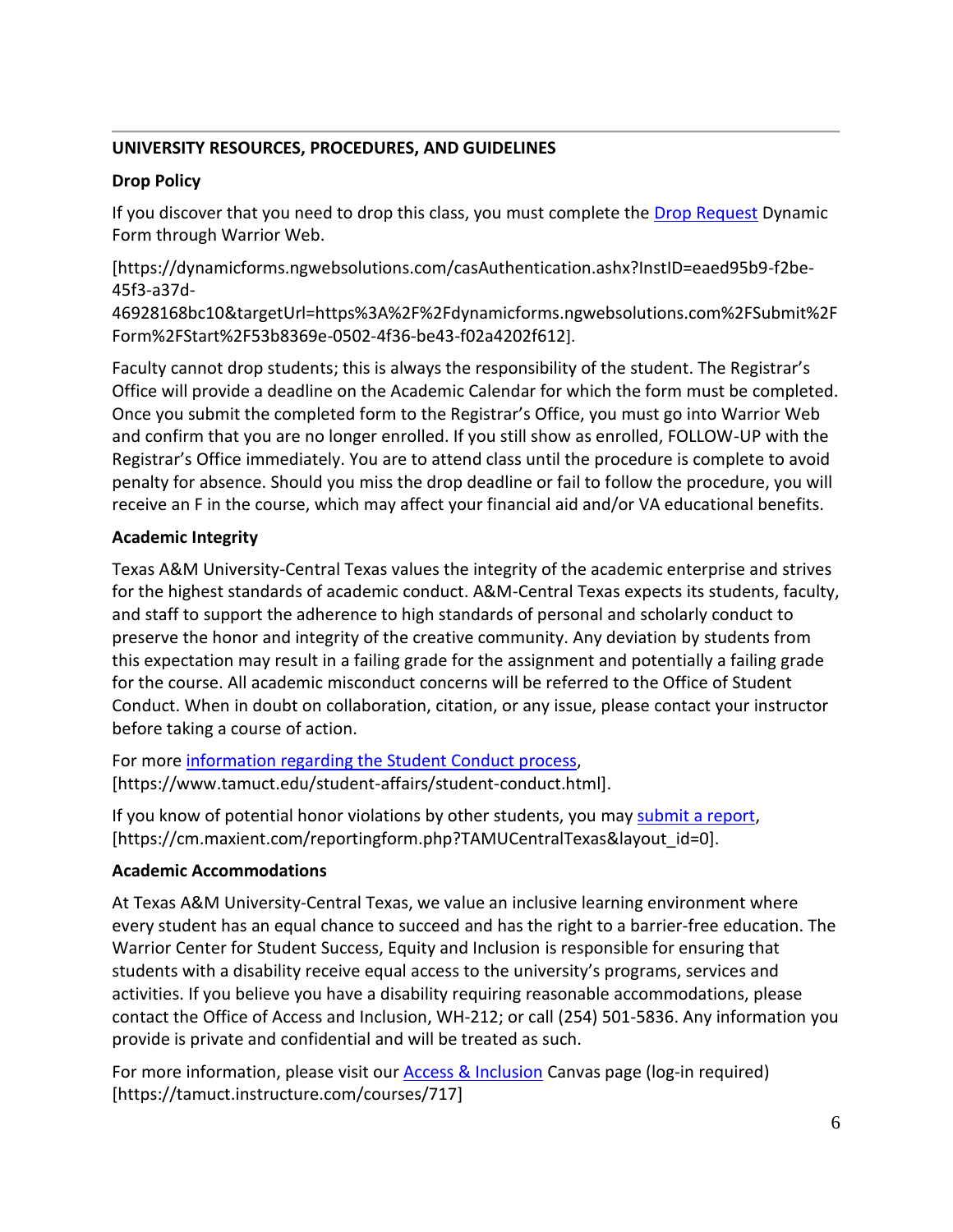# **Important information for Pregnant and/or Parenting Students**

Texas A&M University-Central Texas supports students who are pregnant and/or parenting. In accordance with requirements of Title IX and related guidance from US Department of Education's Office of Civil Rights, the Dean of Student Affairs' Office can assist students who are pregnant and/or parenting in seeking accommodations related to pregnancy and/or parenting. Students should seek out assistance as early in the pregnancy as possible. For more information, please visit [Student Affairs](https://www.tamuct.edu/student-affairs/pregnant-and-parenting-students.html) [https://www.tamuct.edu/student-affairs/pregnantand-parenting-students.html]. Students may also contact the institution's Title IX Coordinator. If you would like to read more about these [requirements and guidelines](http://www2.ed.gov/about/offices/list/ocr/docs/pregnancy.pdf) online, please visit the website [http://www2.ed.gov/about/offices/list/ocr/docs/pregnancy.pdf].

Title IX of the Education Amendments Act of 1972 prohibits discrimination on the basis of sex and gender–including pregnancy, parenting, and all related conditions. A&M-Central Texas is able to provide flexible and individualized reasonable accommodation to pregnant and parenting students. All pregnant and parenting students should contact the Associate Dean in the Division of Student Affairs at (254) 501-5909 to seek out assistance. Students may also contact the University's Title IX Coordinator.

# **Tutoring**

Tutoring is available to all A&M-Central Texas students, both virtually and in-person. Student success coaching is available online upon request.

If you have a question, are interested in becoming a tutor, or in need of success coaching contact the Warrior Center for Student Success, Equity and Inclusion at (254) 501-5836, visit the Warrior Center at 212 Warrior Hall, or by emailing [WarriorCenter@tamuct.edu.](mailto:WarriorCenter@tamuct.edu)

To schedule tutoring sessions and view tutor availability, please visit Tutor [Matching](https://tutormatchingservice.com/TAMUCT) [Services](https://tutormatchingservice.com/TAMUCT) [https://tutormatchingservice.com/TAMUCT] or visit the Tutoring Center in 111 Warrior Hall.

Chat live with a remote tutor 24/7 for almost any subject from on your computer! Tutor.com is an online tutoring platform that enables A&M-Central Texas students to log in and receive online tutoring support at no additional cost. This tool provides tutoring in over 40 subject areas except writing support. Access Tutor.com through Canvas.

# **University Writing Center**

University Writing Center: Located in Warrior Hall 416, the University Writing Center (UWC) at Texas A&M University–Central Texas (A&M–Central Texas) is a free service open to all A&M– Central Texas students. For the Spring 2022 semester, the hours of operation are from 10:00 a.m.-5:00 p.m. Monday thru Thursday in Warrior Hall 416 (with online tutoring available every hour as well) with satellite hours available online only Monday thru Thursday from 6:00-9:00 p.m. and Saturday 12:00-3:00 p.m.

Tutors are prepared to help writers of all levels and abilities at any stage of the writing process. While tutors will not write, edit, or grade papers, they will assist students in developing more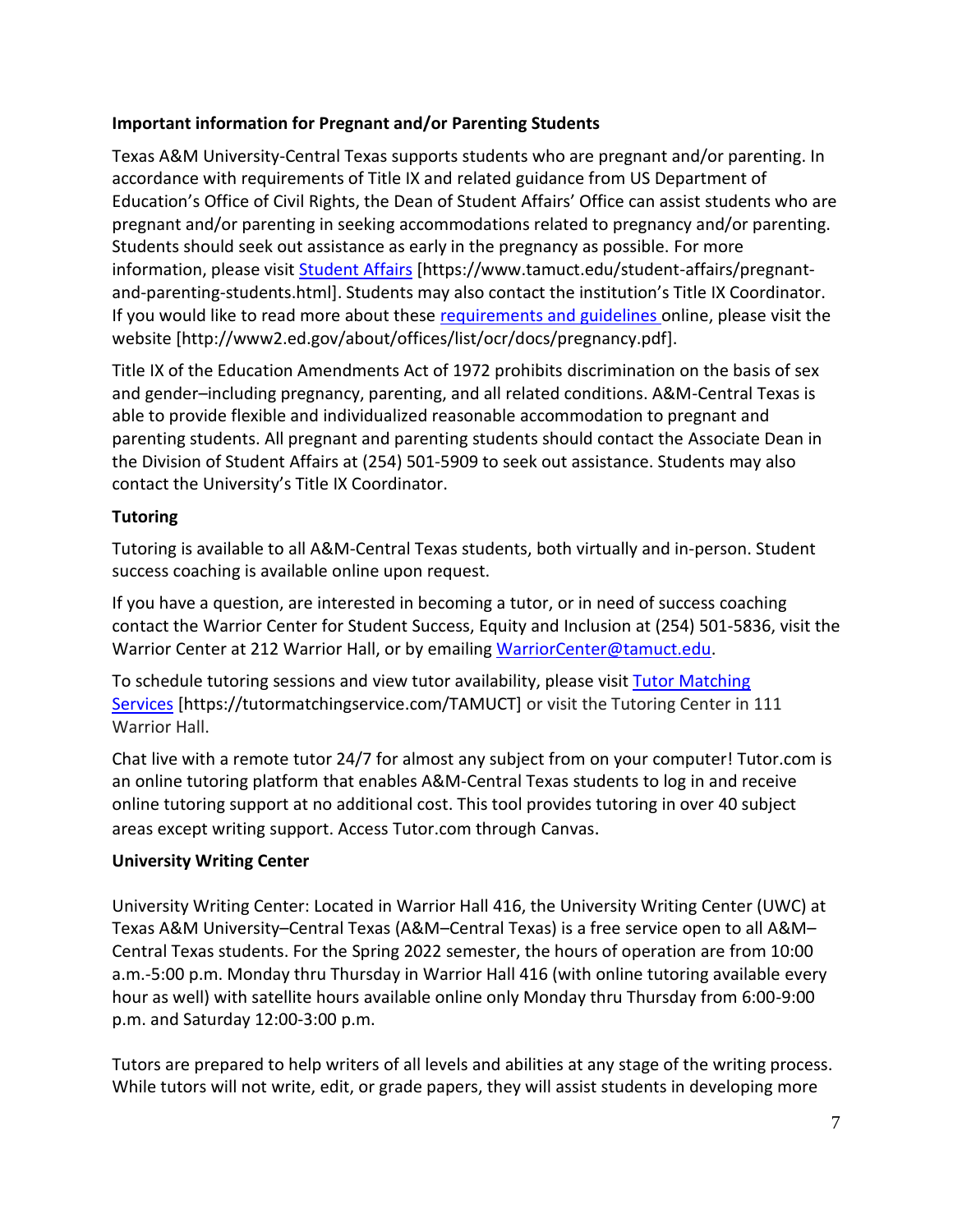effective composing practices. By providing a practice audience for students' ideas and writing, our tutors highlight the ways in which they read and interpret students' texts, offering guidance and support throughout the various stages of the writing process. In addition, students may work independently in the UWC by checking out a laptop that runs the Microsoft Office suite and connects to WIFI, or by consulting our resources on writing, including all of the relevant style guides. Whether you need help brainstorming ideas, organizing an essay, proofreading, understanding proper citation practices, or just want a quiet place to work, the UWC is here to help!

Students may arrange a one-to-one session with a trained and experienced writing tutor by making an appointment via [WCOnline](https://tamuct.mywconline.com/) [https://tamuct.mywconline.com/]. In addition, you can email Dr. Bruce Bowles Jr. at bruce.bowles@tamuct.edu if you have any questions about the UWC, need any assistance with scheduling, or would like to schedule a recurring appointment with your favorite tutor by making an appointment via [WCOnline](https://tamuct.mywconline.com/)

[https://tamuct.mywconline.com/]. In addition, you can email Dr. Bruce Bowles Jr. at bruce.bowles@tamuct.edu if you have any questions about the UWC, need any assistance with scheduling, or would like to schedule a recurring appointment with your favorite tutor.

# **University Library**

The University Library provides many services in support of research across campus and at a distance. We offer over 200 electronic databases containing approximately 400,000 eBooks and 82,000 journals, in addition to the 96,000 items in our print collection, which can be mailed to students who live more than 50 miles from campus. Research guides for each subject taught at A&M-Central Texas are available through our website to help students navigate these resources. On campus, the library offers technology including cameras, laptops, microphones, webcams, and digital sound recorders.

Research assistance from a librarian is also available 24 hours a day through our online chat service, and at the reference desk when the library is open. Research sessions can be scheduled for more comprehensive assistance, and may take place virtually through WebEx, Microsoft Teams or in-person at the library. Schedule an [appointment](https://nam04.safelinks.protection.outlook.com/?url=https%3A%2F%2Ftamuct.libcal.com%2Fappointments%2F%3Fg%3D6956&data=04%7C01%7Clisa.bunkowski%40tamuct.edu%7Cde2c07d9f5804f09518008d9ab7ba6ff%7C9eed4e3000f744849ff193ad8005acec%7C0%7C0%7C637729369835011558%7CUnknown%7CTWFpbGZsb3d8eyJWIjoiMC4wLjAwMDAiLCJQIjoiV2luMzIiLCJBTiI6Ik1haWwiLCJXVCI6Mn0%3D%7C3000&sdata=KhtjgRSAw9aq%2FoBsB6wyu8b7PSuGN5EGPypzr3Ty2No%3D&reserved=0)

[here](https://nam04.safelinks.protection.outlook.com/?url=https%3A%2F%2Ftamuct.libcal.com%2Fappointments%2F%3Fg%3D6956&data=04%7C01%7Clisa.bunkowski%40tamuct.edu%7Cde2c07d9f5804f09518008d9ab7ba6ff%7C9eed4e3000f744849ff193ad8005acec%7C0%7C0%7C637729369835011558%7CUnknown%7CTWFpbGZsb3d8eyJWIjoiMC4wLjAwMDAiLCJQIjoiV2luMzIiLCJBTiI6Ik1haWwiLCJXVCI6Mn0%3D%7C3000&sdata=KhtjgRSAw9aq%2FoBsB6wyu8b7PSuGN5EGPypzr3Ty2No%3D&reserved=0) [https://tamuct.libcal.com/appointments/?g=6956]. Assistance may cover many topics, including how to find articles in peer-reviewed journals, how to cite resources, and how to piece together research for written assignments.

Our 27,000-square-foot facility on the A&M-Central Texas main campus includes student lounges, private study rooms, group work spaces, computer labs, family areas suitable for all ages, and many other features. Services such as interlibrary loan, TexShare, binding, and laminating are available. The library frequently offers workshops, tours, readings, and other events. For more information, please visit our Library [website](https://nam04.safelinks.protection.outlook.com/?url=https%3A%2F%2Ftamuct.libguides.com%2Findex&data=04%7C01%7Clisa.bunkowski%40tamuct.edu%7C7d8489e8839a4915335f08d916f067f2%7C9eed4e3000f744849ff193ad8005acec%7C0%7C0%7C637566044056484222%7CUnknown%7CTWFpbGZsb3d8eyJWIjoiMC4wLjAwMDAiLCJQIjoiV2luMzIiLCJBTiI6Ik1haWwiLCJXVCI6Mn0%3D%7C1000&sdata=2R755V6rcIyedGrd4Os5rkgn1PvhHKU3kUV1vBKiHFo%3D&reserved=0) [http://tamuct.libguides.com/index].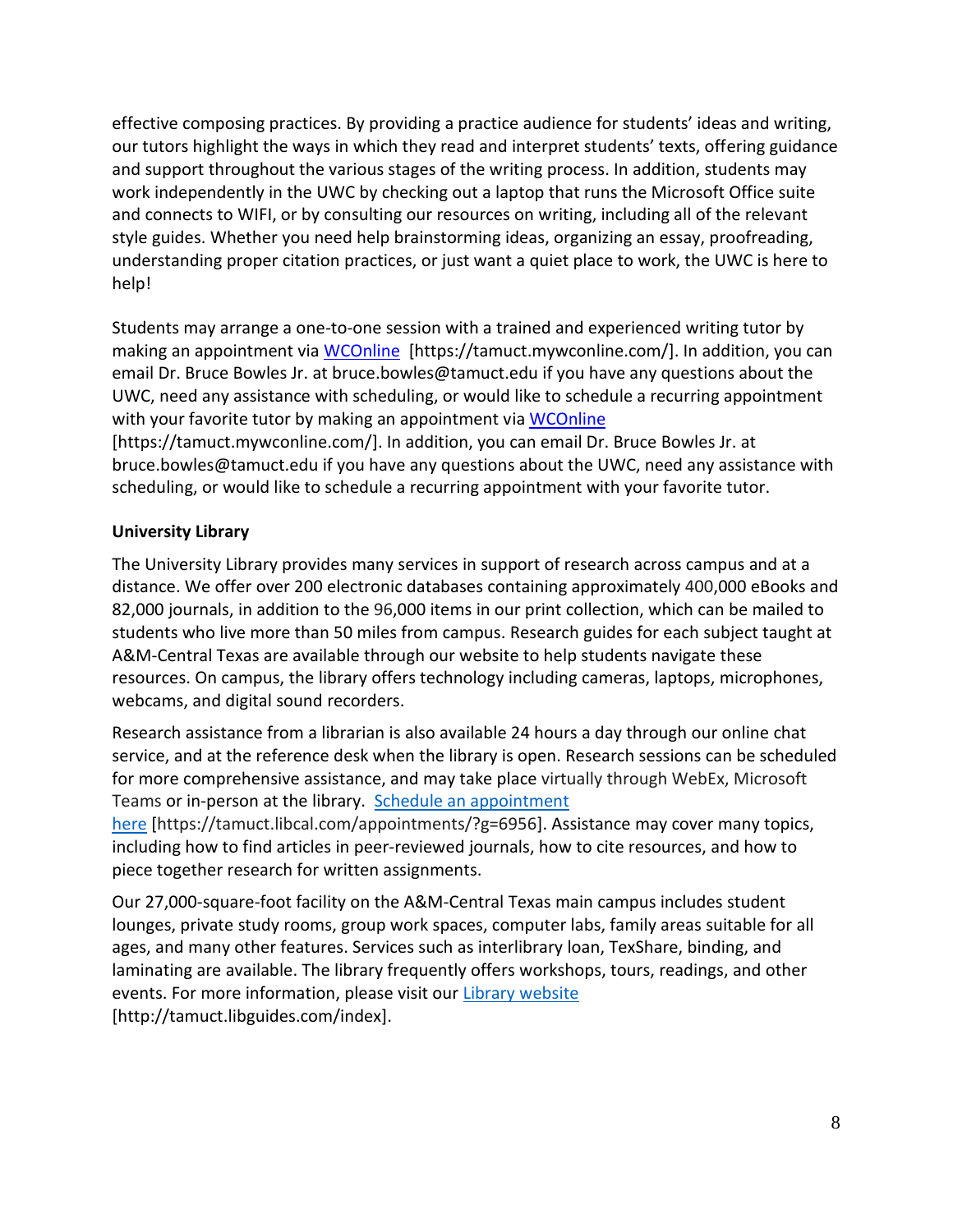## **OPTIONAL POLICY STATEMENTS**

## **A Note about Sexual Violence at A&M-Central Texas**

Sexual violence is a serious safety, social justice, and public health issue. The university offers support for anyone struggling with these issues. University faculty are mandated reporters, so if someone discloses that they were sexually assaulted (or a victim of Domestic/Dating Violence or Stalking) while a student at TAMUCT, faculty members are required to inform the Title IX Office. If you want to discuss any of these issues confidentially, you can do so through Student Wellness and Counseling (254-501-5955) located on the second floor of Warrior Hall (207L).

Sexual violence can occur on our campus because predators often feel emboldened, and victims often feel silenced or shamed. It is incumbent on ALL of us to find ways to actively create environments that tell predators we don't agree with their behaviors and tell survivors we will support them. Your actions matter. Don't be a bystander; be an agent of change. For additional information on campus policy and resources visit the [Title IX webpage](https://www.tamuct.edu/compliance/titleix.html) [\[https://www.tamuct.edu/compliance/titleix.html\]](https://www.tamuct.edu/compliance/titleix.html).

## **Behavioral Intervention**

Texas A&M University-Central Texas cares about the safety, health, and well-being of its students, faculty, staff, and community. If you are aware of individuals for whom you have a concern, please make a referral to the Behavioral Intervention Team. Referring your concern shows you care. You can complete the [referral](https://cm.maxient.com/reportingform.php?TAMUCentralTexas&layout_id=2) online

[https://cm.maxient.com/reportingform.php?TAMUCentralTexas&layout\_id=2].

Anonymous referrals are accepted. Please see the [Behavioral Intervention Team](https://www.tamuct.edu/bit) website for more information [https://www.tamuct.edu/bit]. If a person's behavior poses an imminent threat to you or another, contact 911 or A&M-Central Texas University Police at 254-501-5805.

# Copyright Notice

Students should assume that all course material is copyrighted by the respective author(s). Reproduction of course material is prohibited without consent by the author and/or course instructor. Violation of copyright is against the law and Texas A&M University-Central Texas' Code of Academic Honesty. All alleged violations will be reported to the Office of Student Conduct.

Copyright. 2022 by Taylor Harvey at Texas A&M University-Central Texas, College of Arts and Sciences; 1001 Leadership Place, Killeen, TX 76549; 254-510-5414; [tharvey@tamuct.edu](mailto:tharvey@tamuct.edu)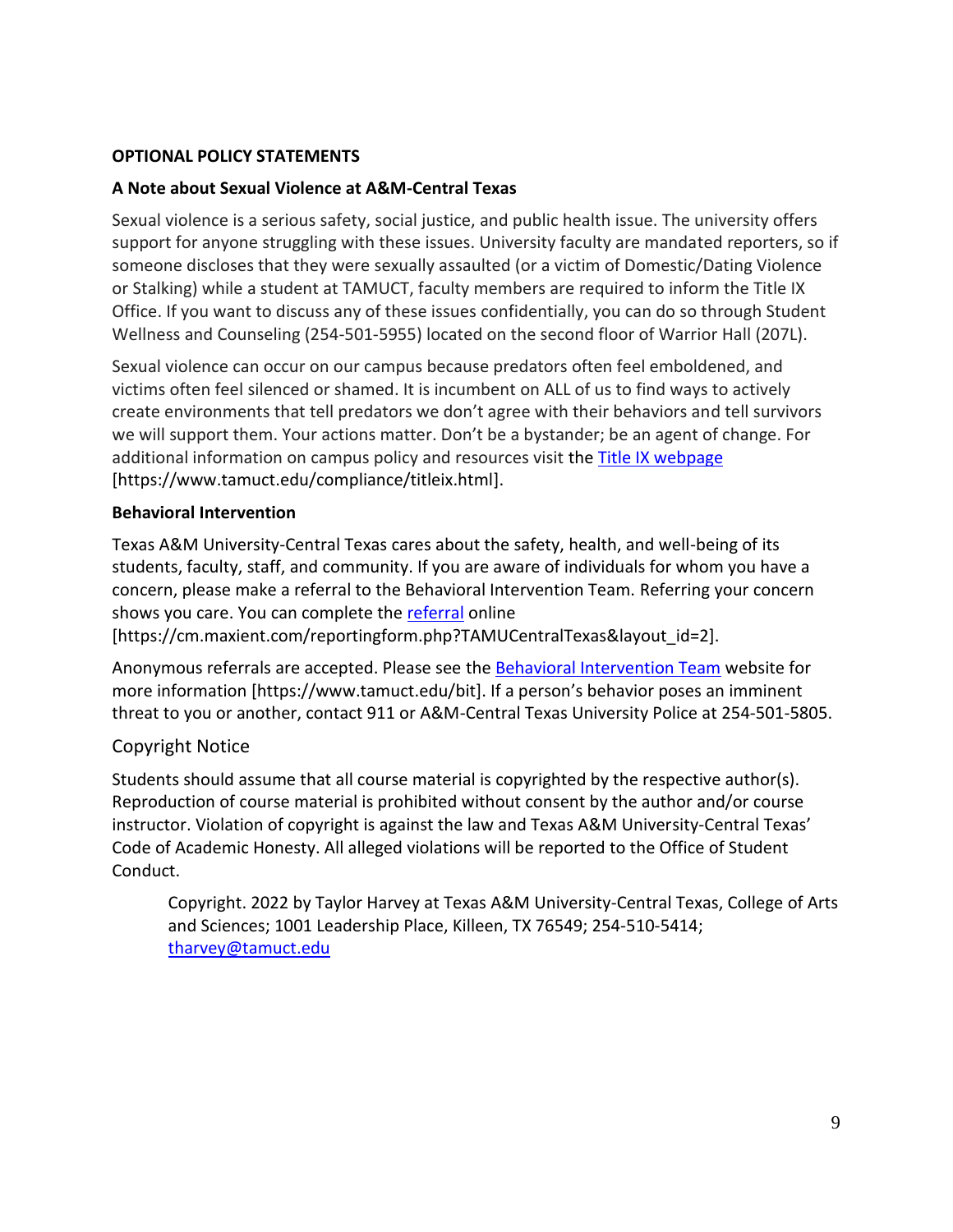| Category                                                             | <b>Excellent (A)</b><br>95%                                                                                                                                                                                                                                                                                                                                                                            | Good (B)<br>85%                                                                                                                                                                                                                               | Fair (C)<br>75%                                                                                                 | Poor (D)<br>65%                                                                                          | Fail (F)<br>0%                           |
|----------------------------------------------------------------------|--------------------------------------------------------------------------------------------------------------------------------------------------------------------------------------------------------------------------------------------------------------------------------------------------------------------------------------------------------------------------------------------------------|-----------------------------------------------------------------------------------------------------------------------------------------------------------------------------------------------------------------------------------------------|-----------------------------------------------------------------------------------------------------------------|----------------------------------------------------------------------------------------------------------|------------------------------------------|
| Cover Sheet,<br>Exec<br>Summary, and<br>Recommend-<br>ations<br>(7%) | Cover Sheet included with title of report,<br>team members, course info, and date.<br>Overview clearly describes the content of the<br>report with a clear indication of results.<br>Strong and well thought out<br>recommendations given. Provides key words<br>and phrases.                                                                                                                          | Cover Sheet has all needed<br>information. Overview<br>describes the content of the<br>proposal and give an<br>adequate indication of<br>results. Recommendations<br>reasonable.                                                              | Cover Sheet missing<br>information.<br>Overview refers to,<br>but do not describe,<br>content of the<br>report. | No Cover Sheet.<br>Overview omits key<br>content of the<br>report.                                       | No submission<br>/No effort<br>exhibited |
|                                                                      | Comments:                                                                                                                                                                                                                                                                                                                                                                                              |                                                                                                                                                                                                                                               |                                                                                                                 |                                                                                                          | Score:                                   |
| Introduction<br>and<br>Background<br>(10%)                           | An appropriate review of the problem<br>specification and considerations. A high level<br>summary of the background, solution<br>(proposed and actual), and any changes of<br>scope.                                                                                                                                                                                                                   | Key project aspects<br>summarized and<br>understandable.                                                                                                                                                                                      | Some project aspects<br>not reviewed. Poor<br>outline of the<br>background<br>considerations.                   | Poor review of<br>proposal with<br>missing aspects                                                       | No submission<br>/No effort<br>exhibited |
|                                                                      | Comments:                                                                                                                                                                                                                                                                                                                                                                                              |                                                                                                                                                                                                                                               |                                                                                                                 |                                                                                                          | Score:                                   |
| Design<br>Specifications<br>(30%)                                    | Describes the design clearly and with<br>appropriate depth. Fully explains how<br>solution met technical design specifications<br>and requirements. Risk reduction due to the<br>project work clearly identified. Outcome is in<br>line with proposal (or better) and of high<br>quality. High quality figures clearly illustrate<br>the design. Details included in the appendices<br>as appropriate. | Solution described with<br>appropriate depth. Technical<br>design specifications meet<br>requirements and are well<br>done. Risk reduction<br>addressed. Figures help with<br>understanding of design.<br>Appropriate details in<br>appendix. | Weakly<br>communicated,<br>partial solution given.<br>Figures poorly put<br>together and<br>unhelpful.          | Poorly described<br>solution and<br>specifications.<br>Missing details and<br>no supporting<br>appendix. | No submission<br>/No effort<br>exhibited |
|                                                                      | Comments:                                                                                                                                                                                                                                                                                                                                                                                              |                                                                                                                                                                                                                                               |                                                                                                                 |                                                                                                          | Score:                                   |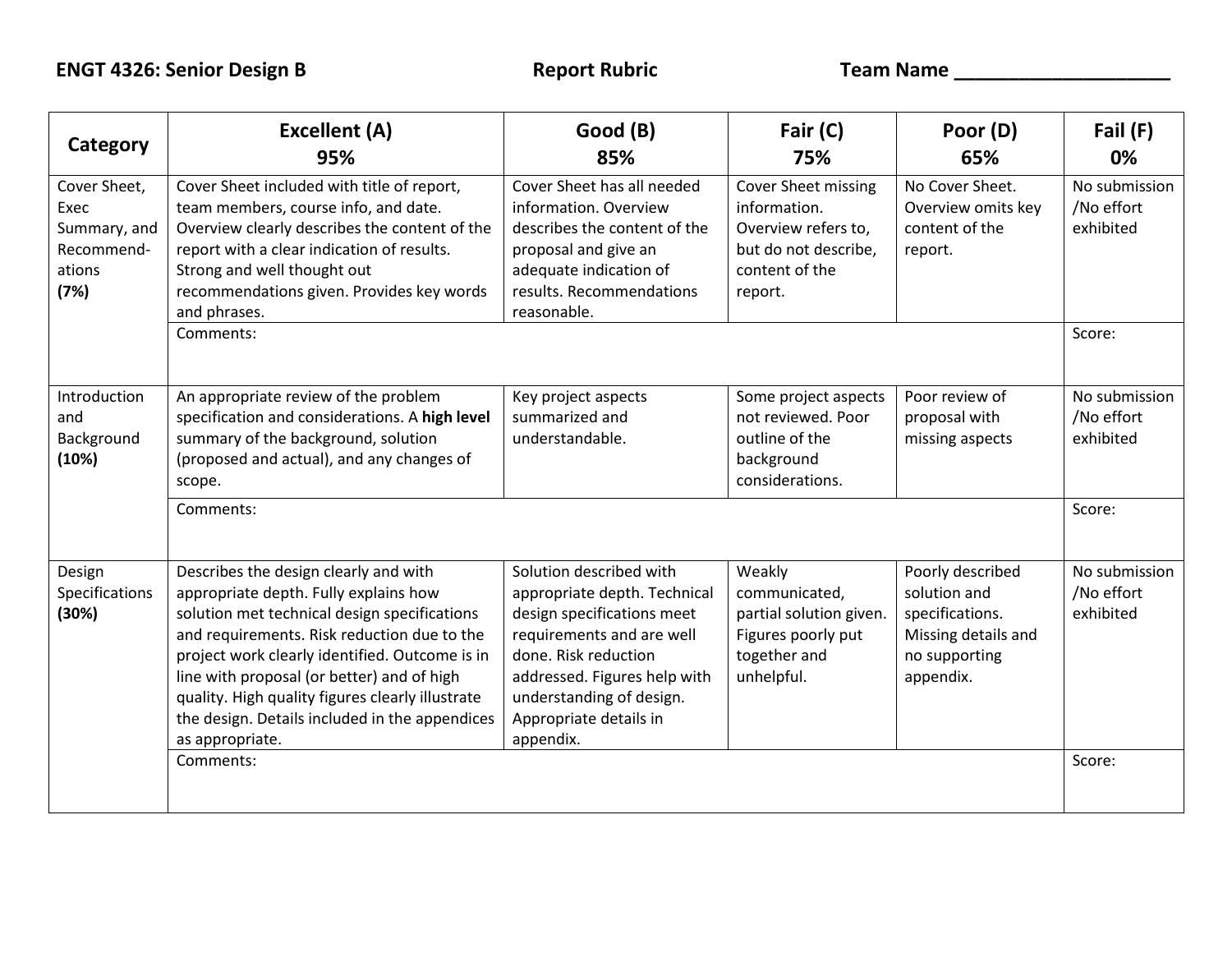| <b>Budget and</b><br>Changes in<br>scope<br>(8%) | A full comparison of proposed and actual<br>solution given. Changes of scope addressed<br>and are reasonable. Budget clearly reported.                                                      | Comparison of proposed and<br>actual solution given along<br>with changes in scope.<br>Budget report present.                         | Poor comparison and<br>changes in scope<br>discussion. Budget<br>report inadequate.                             | Very poor or missing<br>comparison, changes<br>in scope, or budget<br>discussion.               | No submission<br>/No effort<br>exhibited |
|--------------------------------------------------|---------------------------------------------------------------------------------------------------------------------------------------------------------------------------------------------|---------------------------------------------------------------------------------------------------------------------------------------|-----------------------------------------------------------------------------------------------------------------|-------------------------------------------------------------------------------------------------|------------------------------------------|
|                                                  | Comments:                                                                                                                                                                                   |                                                                                                                                       |                                                                                                                 |                                                                                                 | Score:                                   |
| <b>Deliverables</b><br>(15%)                     | All deliverables from the proposal are<br>included and are of high-quality. Any changes<br>in deliverables discussed.                                                                       | All deliverables from the<br>proposal are included. Any<br>changes in deliverables<br>discussed.                                      | Most proposal<br>deliverables included<br>with changes<br>discussed.                                            | Significant missing<br>deliverables. No<br>discussion of<br>changes.                            | No submission<br>/No effort<br>exhibited |
|                                                  | Comments:                                                                                                                                                                                   |                                                                                                                                       |                                                                                                                 |                                                                                                 | Score:                                   |
| Wrap Up<br>(7%)                                  | Report includes a thorough discussion of<br>lessons learned, conclusions, and future<br>potential work. These sections are well<br>supported by the entirety of the report.                 | Report includes a discussion<br>of lessons learned,<br>conclusions, and future<br>potential work that are<br>supported by the report. | Report includes a<br>partial discussion of<br>lessons learned,<br>conclusions, and<br>future potential<br>work. | Missing wrap up<br>sections or sections<br>unrelated to the rest<br>of the report.              | No submission<br>/No effort<br>exhibited |
|                                                  | Comments:                                                                                                                                                                                   |                                                                                                                                       |                                                                                                                 |                                                                                                 | Score:                                   |
| Bibliography<br>and<br>Appendices<br>(3%)        | Provides a complete list of references used in<br>the proposal using a citation style (i.e. APA,<br>MLA). Any additional documents needed to<br>support the report included in an appendix. | Most references are<br>provided. Some<br>inconsistency in the style<br>used is evident.                                               | Misses several<br>references or does<br>not adhere to the<br>correct style. Missing<br>needed appendices.       | Most references are<br>not included and/or<br>the style used is<br>incorrect. No<br>appendices. | No submission<br>/No effort<br>exhibited |
|                                                  | Comments:                                                                                                                                                                                   |                                                                                                                                       |                                                                                                                 |                                                                                                 | Score:                                   |